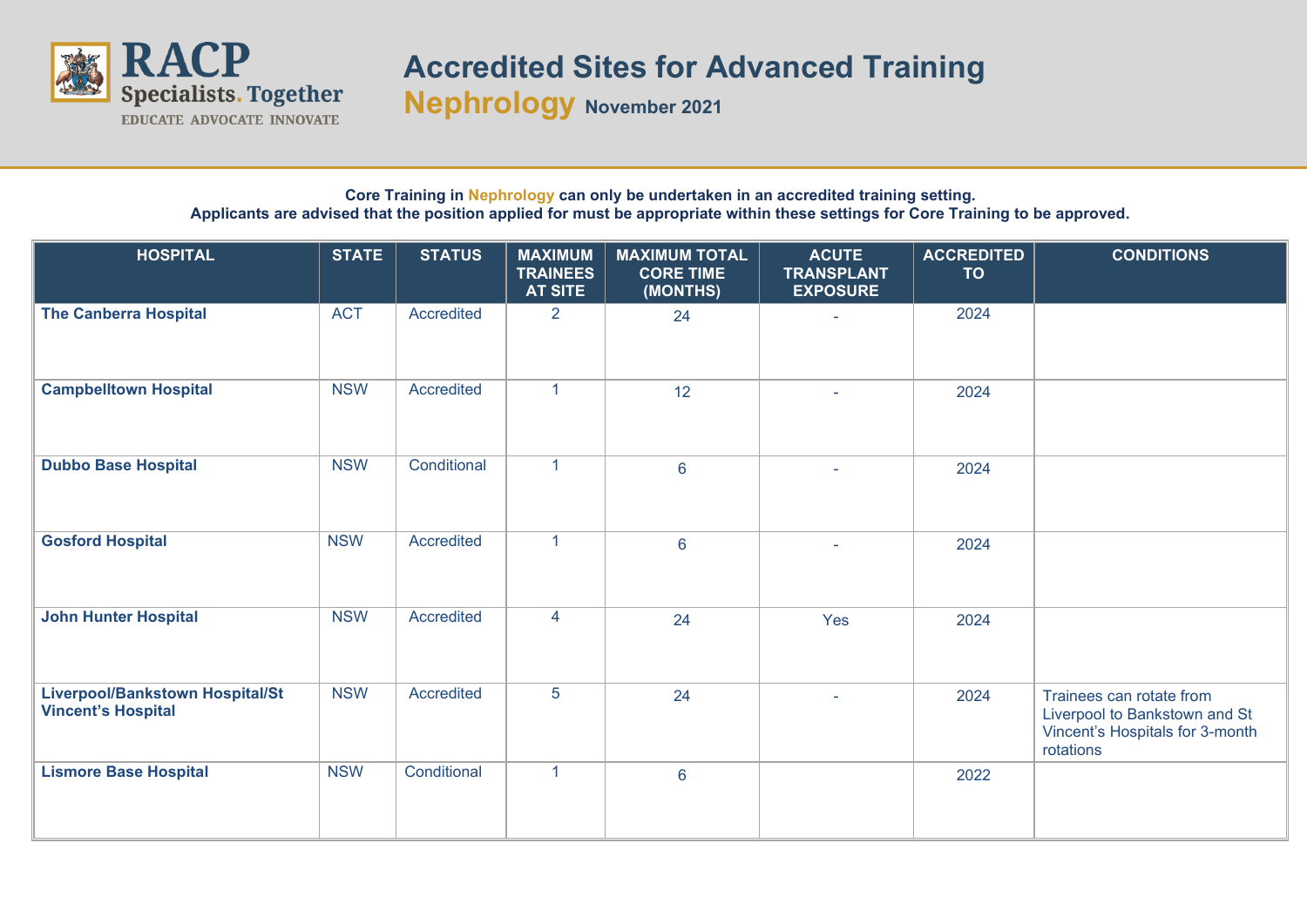| <b>Prince of Wales Hospital</b>                                                               | <b>NSW</b>   | Accredited    | $\overline{2}$                                      | 24                                                   | Yes                                                  | 2024                           |                                                                                                                                                    |
|-----------------------------------------------------------------------------------------------|--------------|---------------|-----------------------------------------------------|------------------------------------------------------|------------------------------------------------------|--------------------------------|----------------------------------------------------------------------------------------------------------------------------------------------------|
| <b>HOSPITAL</b>                                                                               | <b>STATE</b> | <b>STATUS</b> | <b>MAXIMUM</b><br><b>TRAINEES</b><br><b>AT SITE</b> | <b>MAXIMUM TOTAL</b><br><b>CORE TIME</b><br>(MONTHS) | <b>ACUTE</b><br><b>TRANSPLANT</b><br><b>EXPOSURE</b> | <b>ACCREDITED</b><br><b>TO</b> | <b>CONDITIONS</b>                                                                                                                                  |
| <b>Royal North Shore Hospital</b>                                                             | <b>NSW</b>   | Accredited    | 3                                                   | 24                                                   | Yes                                                  | 2024                           |                                                                                                                                                    |
| <b>Royal Prince Alfred</b><br><b>Hospital/Concord Repatriation</b><br><b>General Hospital</b> | <b>NSW</b>   | Accredited    | 8<br>$(5$ at RPA)                                   | 24                                                   | Yes                                                  | 2022                           | Trainees will be allowed to<br>undertake 2 core years provided<br>that at least 6 months be spent<br>rotating through and supervised at<br>Concord |
| <b>St George Hospital</b>                                                                     | <b>NSW</b>   | Accredited    | $\overline{2}$                                      | 24                                                   |                                                      | 2021                           |                                                                                                                                                    |
| <b>Tamworth Base Hospital</b>                                                                 | <b>NSW</b>   | Accredited    | $\mathbf{1}$                                        | 12                                                   |                                                      | 2023                           |                                                                                                                                                    |
| <b>Westmead Hospital</b>                                                                      | <b>NSW</b>   | Accredited    | 4                                                   | 24 months                                            | Yes                                                  | 2023                           |                                                                                                                                                    |
| <b>Blacktown Hospital</b>                                                                     | <b>NSW</b>   | Accredited    | $\mathbf{1}$                                        | 6 months                                             | $\sim$                                               | 2026                           |                                                                                                                                                    |
| <b>Nepean Hospital</b>                                                                        | <b>NSW</b>   | Accredited    | $\overline{2}$                                      | 12 months                                            |                                                      | 2022                           |                                                                                                                                                    |
| <b>Wollongong Hospital</b>                                                                    | <b>NSW</b>   | Accredited    | $\overline{2}$                                      | 24                                                   | No                                                   | 2025                           |                                                                                                                                                    |
| <b>Cairns Hospital</b>                                                                        | QLD          | Accredited    | $\overline{2}$                                      | 24                                                   |                                                      | 2026                           |                                                                                                                                                    |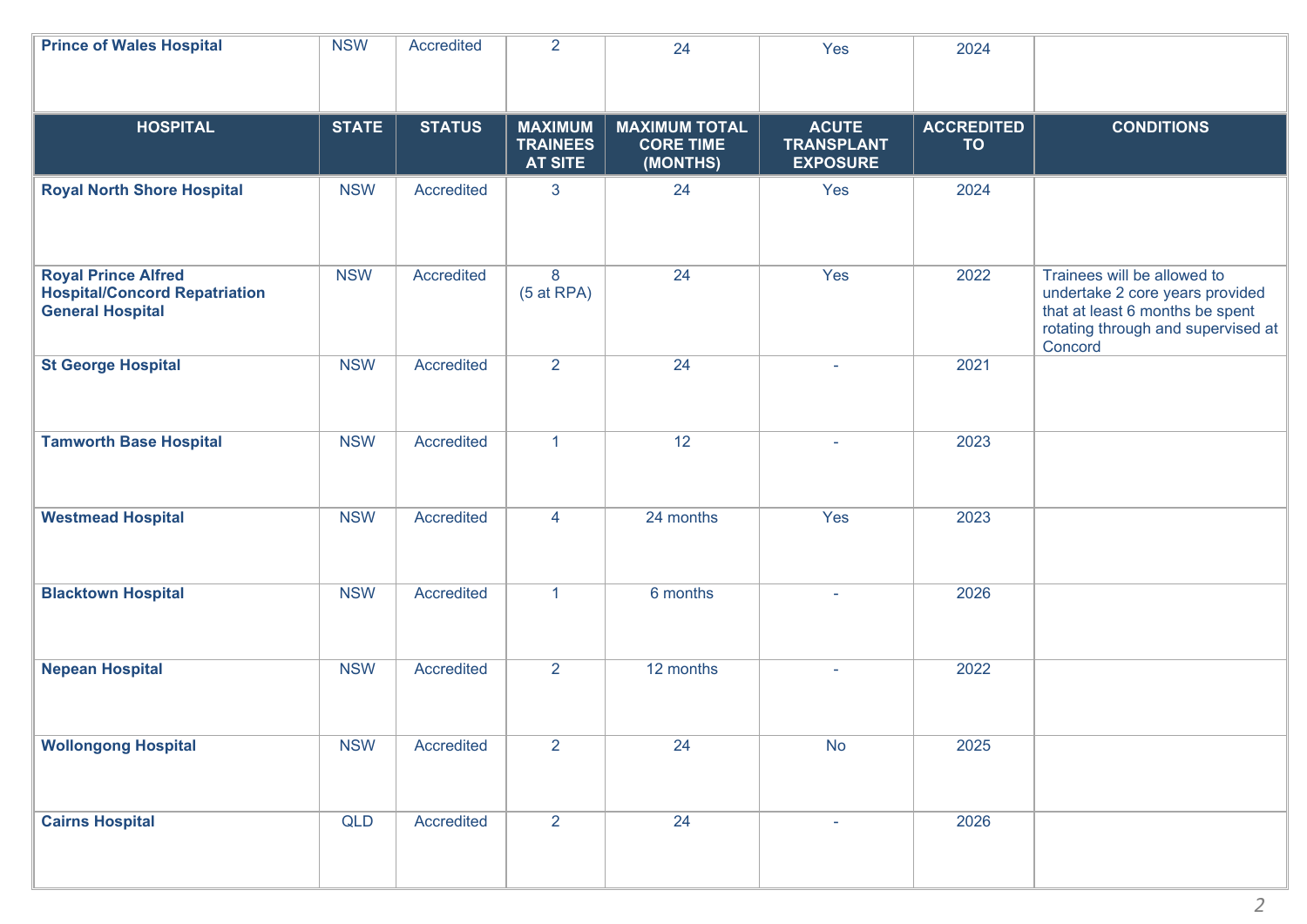| <b>HOSPITAL</b>                                                                                                   | <b>STATE</b> | <b>STATUS</b> | <b>MAXIMUM</b><br><b>TRAINEES</b><br><b>AT SITE</b> | <b>MAXIMUM TOTAL</b><br><b>CORE TIME</b><br>(MONTHS) | <b>ACUTE</b><br><b>TRANSPLANT</b><br><b>EXPOSURE</b> | <b>ACCREDITED</b><br><b>TO</b> | <b>CONDITIONS</b> |
|-------------------------------------------------------------------------------------------------------------------|--------------|---------------|-----------------------------------------------------|------------------------------------------------------|------------------------------------------------------|--------------------------------|-------------------|
| <b>Gold Coast University Hospital</b>                                                                             | <b>QLD</b>   | Conditional   | $\overline{2}$                                      | 12 <sup>°</sup>                                      |                                                      | 2022                           |                   |
| <b>Greenslopes Private Hospital</b>                                                                               | <b>QLD</b>   | Accredited    | $\mathbf{1}$                                        | $6\phantom{1}$                                       |                                                      | 2023                           |                   |
| <b>Sunshine Coast University Hospital</b><br>(formerly Nambour General<br>Hospital)                               | <b>QLD</b>   | Accredited    | $\overline{1}$                                      | 12                                                   | $\sim$                                               | 2022                           |                   |
| <b>Princess Alexandra Hospital</b>                                                                                | <b>QLD</b>   | Accredited    | $6\phantom{a}$                                      | 24                                                   | Yes                                                  | 2023                           |                   |
| <b>Royal Brisbane and Women's</b><br><b>Hospital</b>                                                              | <b>QLD</b>   | Accredited    | $\overline{4}$                                      | 24                                                   |                                                      | 2024                           |                   |
| <b>Rockhampton Hospital</b>                                                                                       | <b>QLD</b>   | Accredited    | $\mathbf{1}$                                        | 12                                                   |                                                      | 2023                           |                   |
| <b>Toowoomba Hospital</b>                                                                                         | QLD          | Accredited    | $\overline{1}$                                      | 12                                                   |                                                      | 2024                           |                   |
| <b>Townsville Hospital</b>                                                                                        | <b>QLD</b>   | Accredited    | $\mathbf{1}$                                        | 12                                                   |                                                      | 2022                           |                   |
| <b>Central Northern Adelaide Health</b><br><b>Service (CNARTS)- Royal Adelaide</b><br>& Queen Elizabeth Hospitals | <b>SA</b>    | Accredited    | 5 <sup>5</sup>                                      | 24                                                   | Yes                                                  | 2024                           |                   |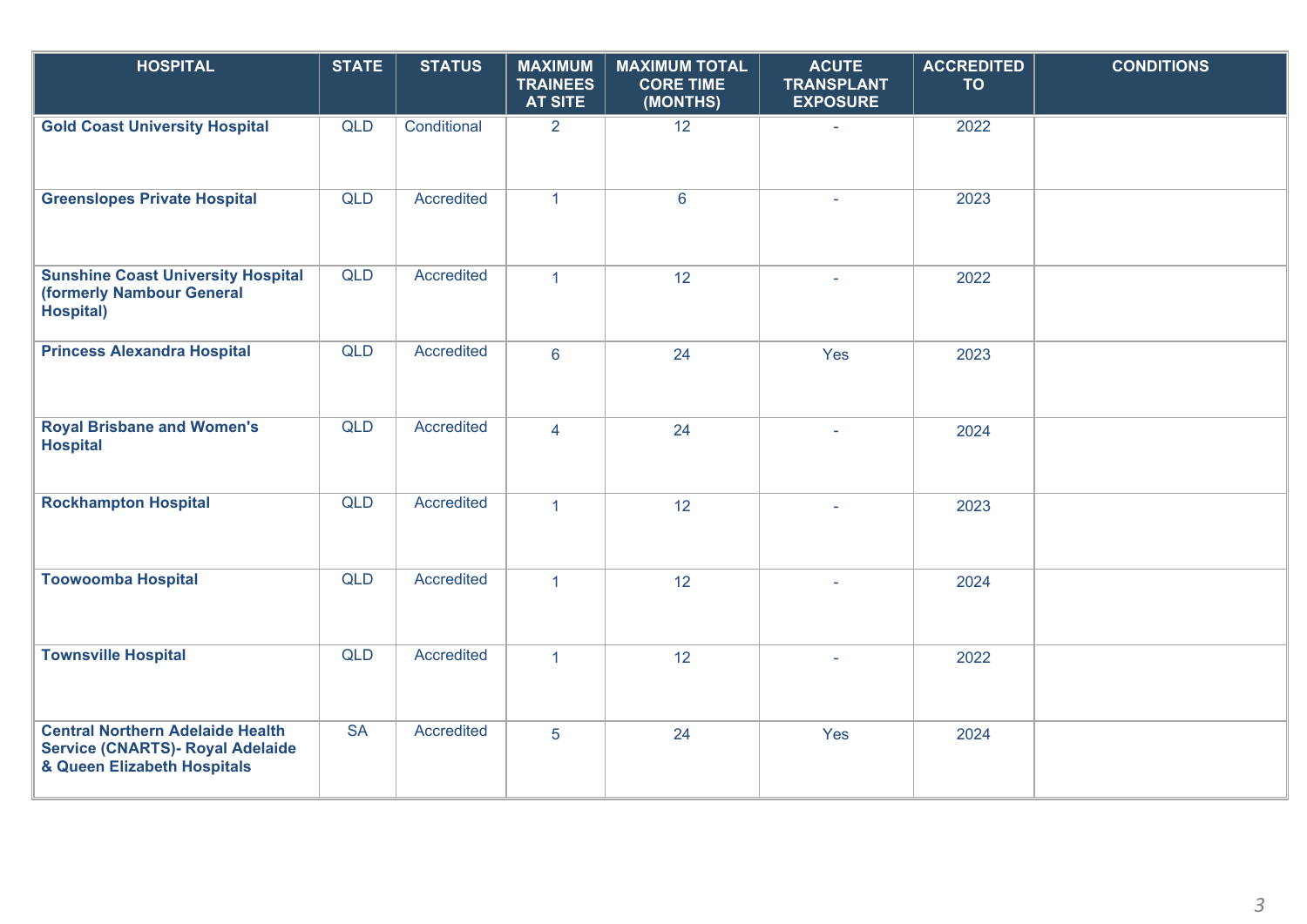| <b>HOSPITAL</b>                    | <b>STATE</b> | <b>STATUS</b> | <b>MAXIMUM</b><br><b>TRAINEES</b><br><b>AT SITE</b> | <b>MAXIMUM TOTAL</b><br><b>CORE TIME</b><br>(MONTHS) | <b>ACUTE</b><br><b>TRANSPLANT</b><br><b>EXPOSURE</b> | <b>ACCREDITED</b><br><b>TO</b> | <b>CONDITIONS</b>                                                                                  |
|------------------------------------|--------------|---------------|-----------------------------------------------------|------------------------------------------------------|------------------------------------------------------|--------------------------------|----------------------------------------------------------------------------------------------------|
| <b>Flinders Medical Centre</b>     | <b>SA</b>    | Accredited    | $\overline{2}$                                      | 24                                                   | $\sim$                                               | 2023                           |                                                                                                    |
| <b>Launceston General Hospital</b> | <b>TAS</b>   | Accredited    | $\mathbf{1}$                                        | 12                                                   | <b>No</b>                                            | 2024                           |                                                                                                    |
| <b>Royal Hobart Hospital</b>       | <b>TAS</b>   | Accredited    | $\mathbf{1}$                                        | 12                                                   | $\sim$                                               | 2024                           |                                                                                                    |
| <b>Austin Health</b>               | <b>VIC</b>   | Accredited    | $\overline{3}$                                      | 24                                                   | Yes                                                  | 2024                           |                                                                                                    |
| <b>The Bendigo Hospital</b>        | <b>VIC</b>   | Accredited    | $\mathbf{1}$                                        | 12                                                   | $\mathcal{L}$                                        | 2024                           |                                                                                                    |
| <b>Eastern Health</b>              | VIC          | Accredited    | $\overline{3}$                                      | 24                                                   |                                                      | 2023                           |                                                                                                    |
| <b>Frankston Hospital</b>          | <b>VIC</b>   | Conditional   | $\mathbf{1}$                                        | 12                                                   |                                                      | 2022                           |                                                                                                    |
| <b>University Hospital Geelong</b> | <b>VIC</b>   | Accredited    | $\mathbf{1}$                                        | 12                                                   | $\sim$                                               | 2026                           |                                                                                                    |
| <b>Monash Health</b>               | <b>VIC</b>   | Accredited    | $6\phantom{a}$                                      | 24                                                   | Yes                                                  | 2026                           | <b>Accreditation includes Clayton</b><br>Hospital, Dandenong Hospital and<br><b>Casey Hospital</b> |
| <b>Royal Melbourne Hospital</b>    | <b>VIC</b>   | Accredited    | $5\phantom{.0}$                                     | 24                                                   |                                                      | 2024                           |                                                                                                    |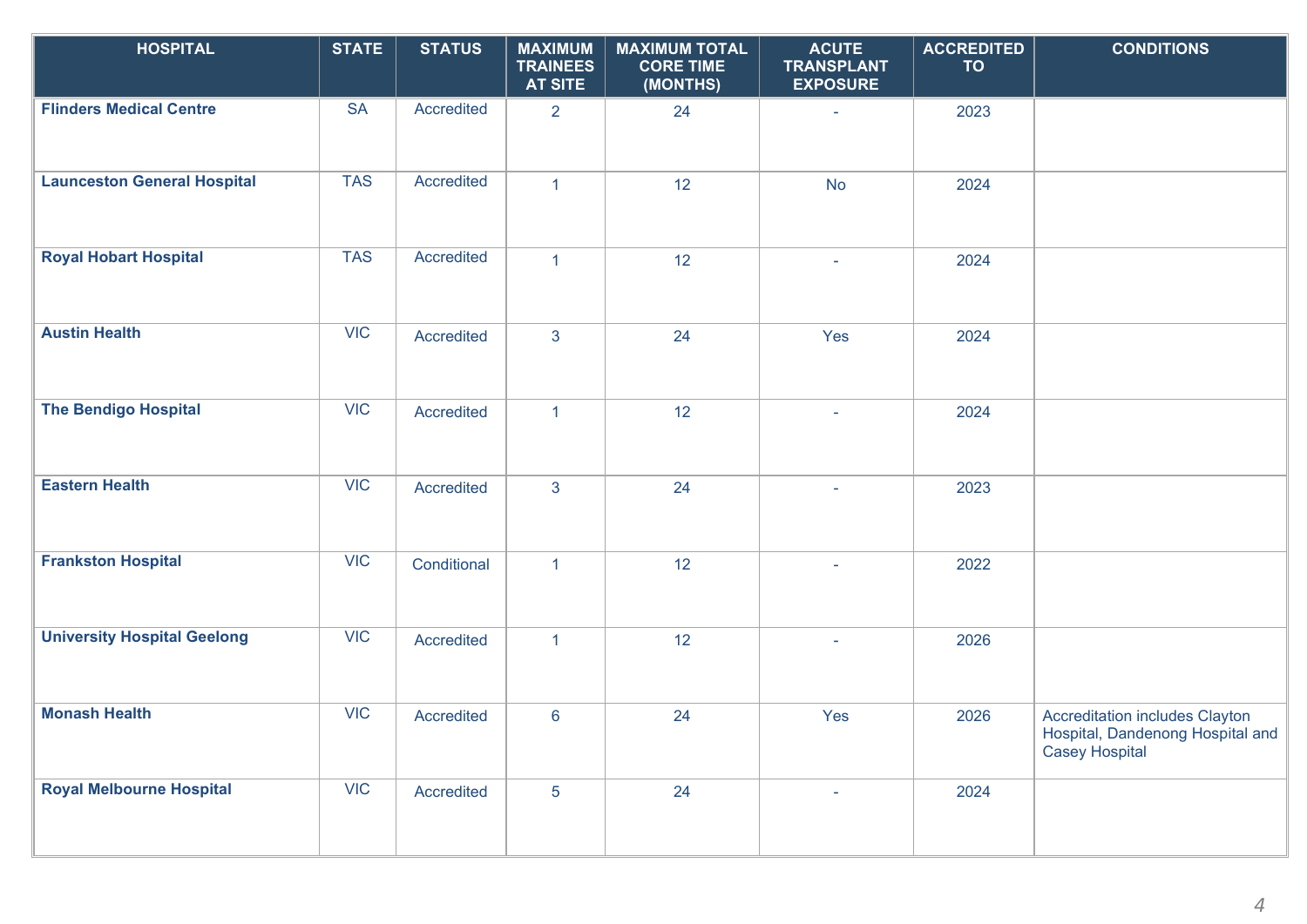| <b>HOSPITAL</b>                      | <b>STATE</b> | <b>STATUS</b> | <b>MAXIMUM</b><br><b>TRAINEES</b><br><b>AT SITE</b> | <b>MAXIMUM TOTAL</b><br><b>CORE TIME</b><br>(MONTHS) | <b>ACUTE</b><br><b>TRANSPLANT</b><br><b>EXPOSURE</b> | <b>ACCREDITED</b><br><b>TO</b> | <b>CONDITIONS</b> |
|--------------------------------------|--------------|---------------|-----------------------------------------------------|------------------------------------------------------|------------------------------------------------------|--------------------------------|-------------------|
| <b>The Northern Hospital</b>         | <b>VIC</b>   | Accredited    | $\mathbf 1$                                         | 12                                                   | $\sim$                                               | 2021                           |                   |
| <b>The Alfred Hospital</b>           | <b>VIC</b>   | Accredited    | $\mathbf{3}$                                        | 24                                                   | Yes                                                  | 2024                           |                   |
| <b>St Vincent's Hospital</b>         | <b>VIC</b>   | Accredited    | $\overline{3}$                                      | 24                                                   | Yes                                                  | 2026                           |                   |
| <b>Western Health</b>                | <b>VIC</b>   | Accredited    | $\overline{3}$                                      | 24                                                   | $\sim$                                               | 2022                           |                   |
| <b>Fiona Stanley Hospital</b>        | <b>WA</b>    | Accredited    | $\mathbf{3}$                                        | 24                                                   | $\sim$                                               | 2026                           |                   |
| <b>Royal Perth Hospital</b>          | <b>WA</b>    | Accredited    | $\mathbf{1}$                                        | 12                                                   | Yes                                                  | 2021                           |                   |
| <b>Sir Charles Gardiner Hospital</b> | <b>WA</b>    | Accredited    | $\overline{2}$                                      | 24                                                   | Yes                                                  | 2023                           |                   |
| <b>Alice Springs Hospital</b>        | <b>NT</b>    | Accredited    | $\overline{2}$                                      | 12                                                   |                                                      | 2021                           |                   |
| <b>Royal Darwin Hospital</b>         | <b>NT</b>    | Accredited    | $\mathbf{3}$                                        | 12                                                   | $\sim$                                               | 2022                           |                   |

For further details, please contact Education Officer to the ATC in Nephrology, by phone (02) 8247 6232 or email [Nephrology@racp.edu.au.](mailto:Nephrology@racp.edu.au)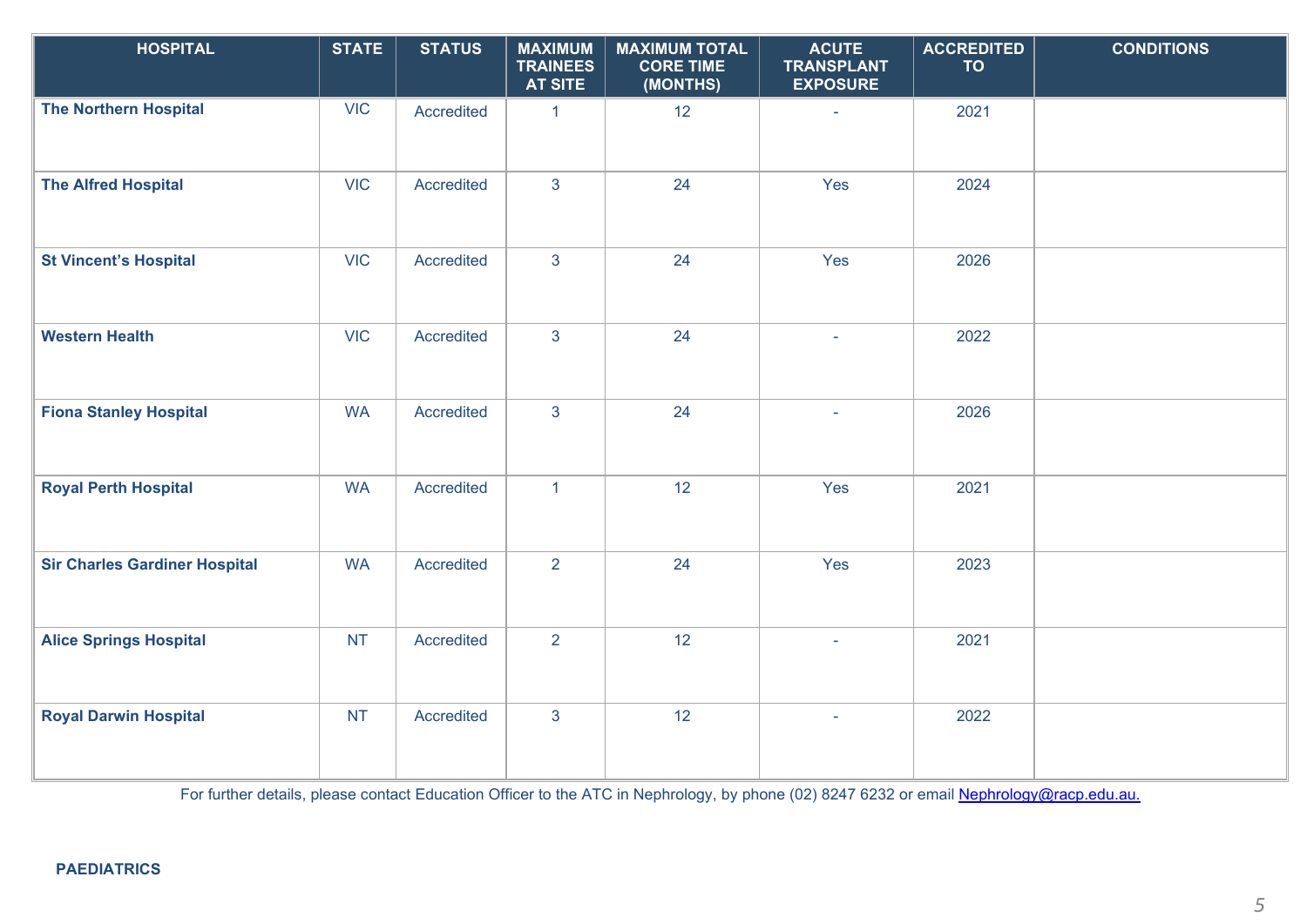| <b>HOSPITAL</b>                                                                                         | <b>STATE</b> | <b>STATUS</b> | <b>MAXIMUM</b><br><b>TRAINEES</b><br><b>AT SITE</b> | <b>MAXIMUM TOTAL</b><br><b>CORE TIME</b><br>(MONTHS) | <b>ACUTE</b><br><b>TRANSPLANT</b><br><b>EXPOSURE</b> | <b>ACCREDITED</b><br><b>TO</b> | <b>CONDITIONS</b>                                                                                                       |
|---------------------------------------------------------------------------------------------------------|--------------|---------------|-----------------------------------------------------|------------------------------------------------------|------------------------------------------------------|--------------------------------|-------------------------------------------------------------------------------------------------------------------------|
| <b>Sydney Children's Hospital</b>                                                                       | <b>NSW</b>   | Accredited    |                                                     | 18                                                   | Yes                                                  | 2024                           | 50% job shared with The<br>Children's Hospital at Westmead                                                              |
| The Children's Hospital at<br>Westmead                                                                  | <b>NSW</b>   | Accredited    |                                                     | 18                                                   | Yes                                                  | 2024                           | 50% job shared with Sydney<br><b>Children's Hospital</b>                                                                |
| <b>Queensland Children's Hospital</b><br>(Formerly Lady Cilento Children's<br>Hospital)                 | <b>QLD</b>   | Accredited    | $\overline{1}$                                      | 12                                                   | Yes                                                  | 2026                           |                                                                                                                         |
| <b>The Royal Children's Hospital</b>                                                                    | <b>VIC</b>   | Accredited    | $\overline{2}$                                      | 18                                                   | Yes                                                  | 2022                           | 1 trainee for 12 months<br>1 trainee for 6 months                                                                       |
| <b>Monash Children's Hospital</b>                                                                       | <b>VIC</b>   | Accredited    | $\overline{1}$                                      | 12                                                   | Yes                                                  | 2022                           | Trainees may be accredited for 9<br>months in a 12-month position or<br>12 months in an 18-month<br>position            |
| <b>Perth Children's Hospital (formerly</b><br><b>Princess Margaret Hospital for</b><br><b>Children)</b> | <b>WA</b>    | Accredited    |                                                     | 6                                                    | Yes                                                  | 2023                           | One Advanced Training position<br>to complete 100% core clinical<br>training time. Six Months Max<br>time at this site. |

For further details, please contact Education Officer to the ATC in Nephrology, by phone (02) 8247 6232 or email **Nephrology@racp.edu.au.**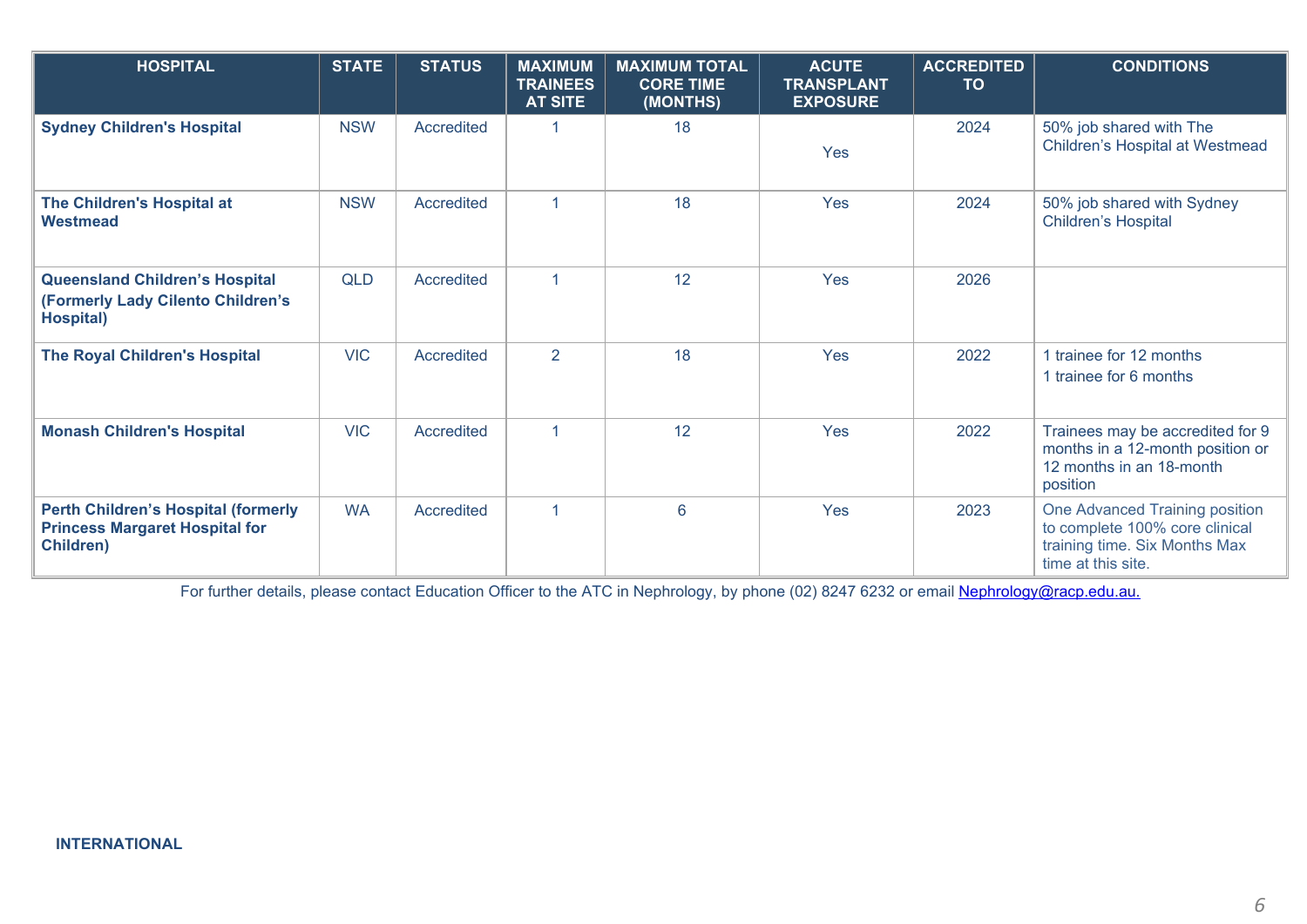| <b>HOSPITAL</b>                                                                                                | CITY/<br><b>COUNTRY</b> | <b>STATUS</b>     | <b>MAXIMUM</b><br><b>TRAINEES</b><br><b>AT SITE</b> | <b>MAXIMUM</b><br><b>TOTAL CORE</b><br><b>TIME (MONTHS)</b> | <b>ACUTE</b><br><b>TRANSPLANT</b><br><b>EXPOSURE</b> | <b>ACCREDITED</b><br><b>TO</b> | <b>CONDITIONS</b>                                                                                               |
|----------------------------------------------------------------------------------------------------------------|-------------------------|-------------------|-----------------------------------------------------|-------------------------------------------------------------|------------------------------------------------------|--------------------------------|-----------------------------------------------------------------------------------------------------------------|
| <b>The Hospital for Sick Children</b><br><b>Paediatrics &amp; Child Health Division</b>                        | Toronto                 | Accredited        | $\mathbf{1}$                                        | 24                                                          | Yes                                                  | 2024                           | Australian trainees to complete a<br>minimum of 6 months in Australia<br>plus their D&P training<br>requirement |
| <b>University of British Columbia</b><br><b>Paediatrics &amp; Child Health Division</b>                        | Vancouver               | Accredited        | $\mathbf{1}$                                        | 24                                                          | Yes                                                  | 2022                           | Australian trainees to complete a<br>minimum of 6 months in Australia<br>plus their D&P training<br>requirement |
| <b>University of British Columbia</b><br><b>Adult Medicine Division</b>                                        | Vancouver               | Accredited        | 2                                                   | 12                                                          | Yes                                                  | 2023                           |                                                                                                                 |
| <b>Hammersmith Hospital, UK</b><br><b>Adult Medicine Division</b>                                              | London                  | <b>Accredited</b> | 2                                                   | 12                                                          | Yes                                                  | 2023                           |                                                                                                                 |
| <b>Guys and St Thomas NHS</b><br><b>Foundation Trust, UK</b><br><b>Adult Medicine Division</b>                 | London                  | Accredited        | $\mathbf{1}$                                        | 12                                                          | Yes                                                  | 2022                           |                                                                                                                 |
| <b>Southmead Hospital, UK</b><br><b>Adult Medicine Division</b>                                                | London                  | Accredited        | $\mathbf{1}$                                        | 12                                                          |                                                      | 2022                           |                                                                                                                 |
| <b>Oxford University Hospital NHS</b><br><b>Trust-Oxford Kidney Unit, UK</b><br><b>Adult Medicine Division</b> | London                  | Accredited        | $\mathbf{1}$                                        | 12                                                          |                                                      | 2024                           |                                                                                                                 |
| <b>Royal London Hospital, UK</b><br><b>Adult Medicine Division</b>                                             | London                  | <b>Accredited</b> | $\overline{1}$                                      | 12                                                          |                                                      | 2024                           |                                                                                                                 |
| <b>Royal Free Hospital, UK</b><br><b>Adult Medicine Division</b>                                               | London                  | <b>Accredited</b> | $\mathbf{1}$                                        | 12                                                          | $\sim$                                               | 2022                           |                                                                                                                 |